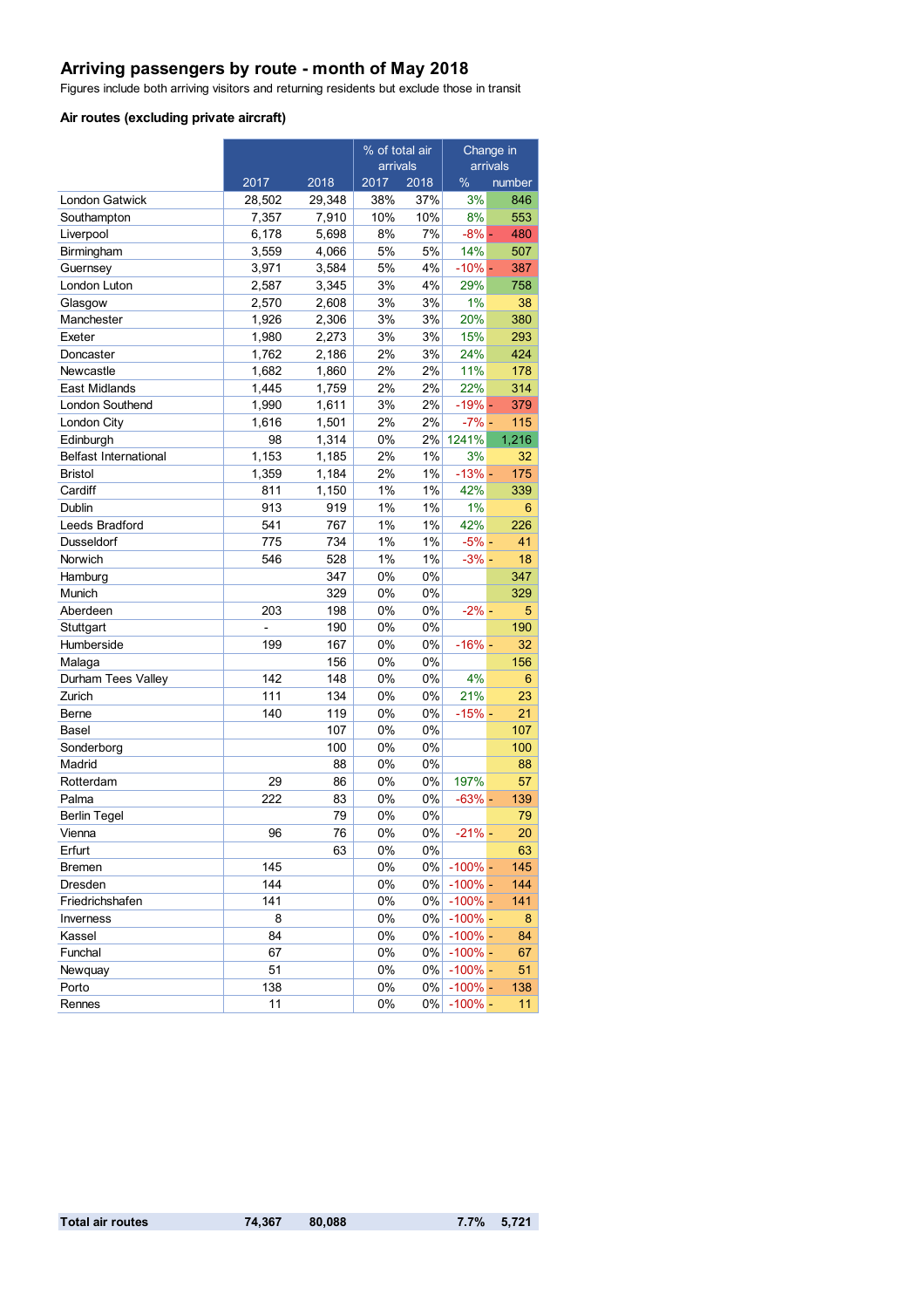# **Arriving passengers by route - month of May 2018**

Figures include both arriving visitors and returning residents but exclude those in transit

## **Sea routes**

|                         |        |        | % of total sea<br>arrivals |      | Change in<br>arrivals |        |
|-------------------------|--------|--------|----------------------------|------|-----------------------|--------|
|                         | 2017   | 2018   | 2017                       | 2018 | $\%$                  | number |
| St Malo                 | 20,276 | 23,892 | 49%                        | 51%  | 18%                   | 3,616  |
| Guernsey                | 6,205  | 6,682  | 15%                        | 14%  | 8%                    | 477    |
| Poole                   | 5,676  | 5,706  | 14%                        | 12%  | $1\%$                 | 30     |
| Granville               | 2,589  | 3,153  | 6%                         | 7%   | 22%                   | 564    |
| Carteret                | 1,902  | 1,010  | 5%                         | 2%   | $-47%$ -              | 892    |
| Visiting yachtsmen      | 1,833  | 2,428  | 4%                         | 5%   | 32%                   | 595    |
| Sark                    | 1,615  | 1,364  | 4%                         | 3%   | $-16%$                | 251    |
| Portsmouth              | 824    | 926    | 2%                         | 2%   | 12%                   | 102    |
| Cruise ships            | 353    | 1,175  | 1%                         | 3%   | 233%                  | 822    |
| <b>Dielette</b>         |        | 143    | 0%                         | 0%   |                       | 143    |
|                         |        |        |                            |      |                       |        |
| <b>Total sea routes</b> | 41,273 | 46,479 |                            |      | 12.6%                 | 5,206  |

### **Air and Sea combined**

|                              |         |         | share of<br>arrivals by air |      | Change in<br>arrivals |             |
|------------------------------|---------|---------|-----------------------------|------|-----------------------|-------------|
|                              | 2017    | 2018    | 2017                        | 2018 | $\%$                  | number      |
| Total arrivals (air and sea) | 115,640 | 126.567 | 64%                         | 63%  |                       | 9.4% 10.927 |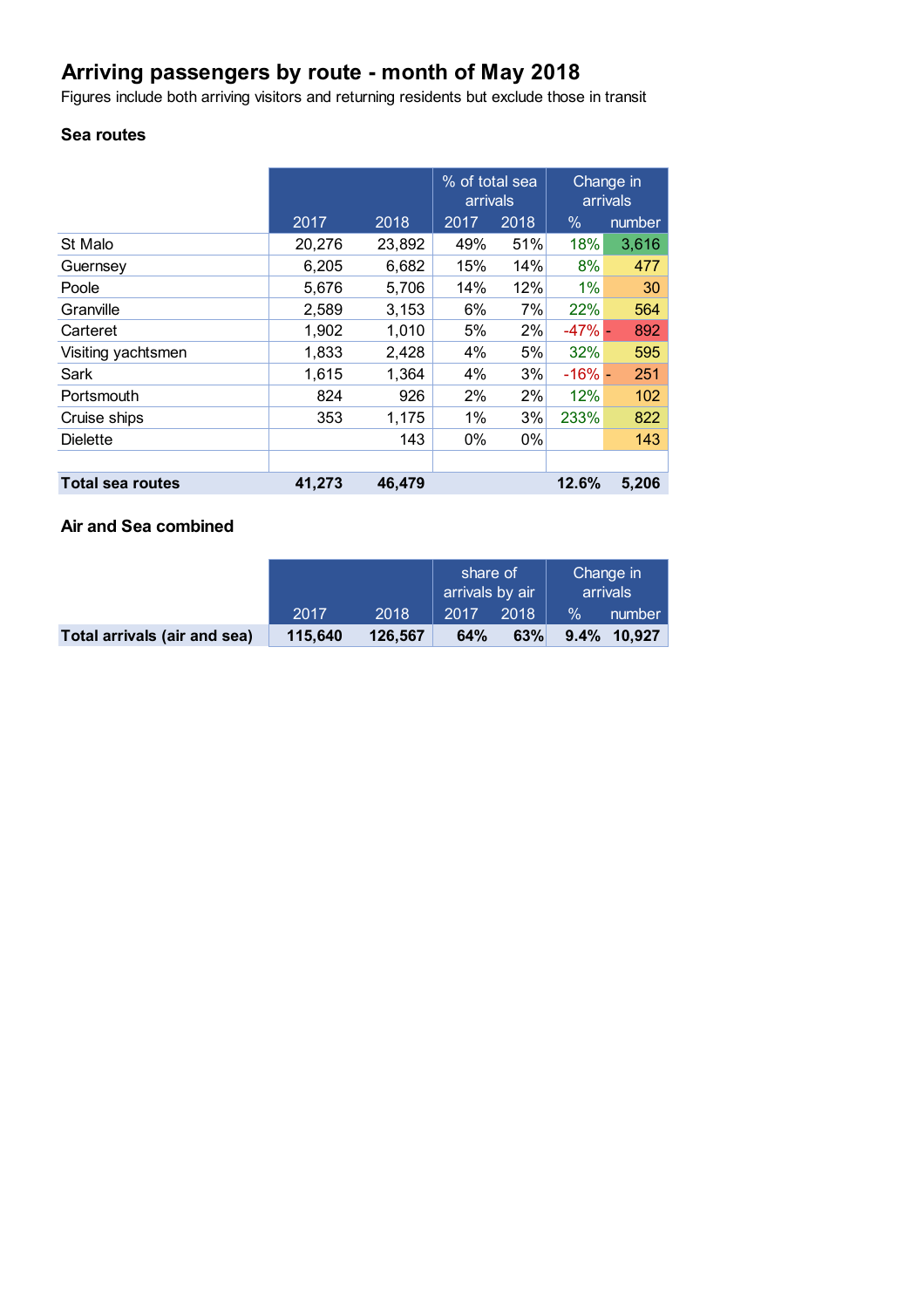# **Arriving passengers by route - Year-to-date 2018**

Figures include both arriving visitors and returning residents but exclude those in transit

#### **Air routes (excluding private aircraft)**

|                              |                  |                          | % of total air |             | Change in<br>arrivals |                |
|------------------------------|------------------|--------------------------|----------------|-------------|-----------------------|----------------|
|                              |                  |                          | arrivals       |             |                       |                |
|                              | 2017             | 2018                     | 2017           | 2018        | %                     | number         |
| London Gatwick               | 128,194          | 130,100                  | 44%            | 44%         | 1%                    | 1,906          |
| Southampton                  | 31,015           | 32,170                   | 11%<br>9%      | 11%         | 4%                    | 1,155          |
| Liverpool<br>Guernsey        | 25,199<br>18,251 | 23,080<br>16,554         | 6%             | 8%<br>6%    | $-8\%$ -<br>$-9\%$ -  | 2,119<br>1,697 |
| Birmingham                   | 12,581           | 14,006                   | 4%             | 5%          | 11%                   | 1,425          |
| Exeter                       | 8,720            | 9,161                    | 3%             | 3%          | 5%                    | 441            |
| Glasgow                      | 7,711            | 8,621                    | 3%             | 3%          | 12%                   | 910            |
| Manchester                   | 6,618            | 8,262                    | 2%             | 3%          | 25%                   | 1,644          |
| Lonodn Luton                 | 8,354            | 7,057                    | 3%             | 2%          | $-16% -$              | 1,297          |
| East Midlands                | 6,567            | 6,812                    | 2%             | 2%          | 4%                    | 245            |
| London City                  | 6,794            | 6,390                    | 2%             | 2%          | $-6% -$               | 404            |
| Doncaster                    | 4,728            | 5,047                    | 2%             | 2%          | 7%                    | 319            |
| Bristol                      | 4,673            | 4,361                    | 2%             | $1\%$       | $-7% -$               | 312            |
| Newcastle                    | 3,363            | 3,616                    | 1%             | $1\%$       | 8%                    | 253            |
| Cardiff                      | 2,718            | 3,497                    | 1%             | $1\%$       | 29%                   | 779            |
| London Southend              | 2,656            | 2,750                    | 1%             | $1\%$       | 4%                    | 94             |
| <b>Belfast International</b> | 2,428            | 2,495                    | 1%             | $1\%$       | 3%                    | 67             |
| Edinburgh                    | 98               | 2,471                    | 0%             |             | 1% 2421%              | 2,373          |
| Funchal                      | 2,657            | 2,366                    | 1%             | $1\%$       | $-11% -$              | 291            |
| Dublin                       | 1,609            | 2,126                    | 1%             | $1\%$       | 32%                   | 517            |
| Tenerife                     | 1,377            | 1,291                    | 0%             | $0\%$       | $-6% -$               | 86             |
| Dusseldorf                   | 1,223            | 1,054                    | 0%             | 0%          | $-14% -$              | 169            |
| Geneva                       | 945              | 937                      | 0%             | $0\%$       | $-1\%$ -              | 8              |
| Leeds Bradford               | 611              | 767                      | 0%             | 0%          | 26%                   | 156            |
| Norwich                      | 546              | 566                      | 0%             | 0%          | 4%                    | 20             |
| Hamburg                      |                  | 347                      | 0%             | 0%          |                       | 347            |
| Munich                       | $\overline{a}$   | 329                      | 0%             | $0\%$       |                       | 329            |
| Humberside                   | 250              | 209                      | 0%             | $0\%$       | $-16% -$              | 41             |
| Aberdeen                     | 241              | 198                      | 0%             | 0%          | $-18%$ -              | 43             |
| Stuttgart                    |                  | 190                      | 0%             | 0%          |                       | 190            |
| Malaga                       |                  | 156                      | 0%             | 0%          |                       | 156            |
| Durham Tees Valley           | 142              | 148                      | 0%             | 0%          | 4%                    | 6              |
| Hannover                     |                  | 144                      | 0%             | 0%          |                       | 144            |
| Zurich                       | 111              | 134                      | 0%             | $0\%$       | 21%                   | 23             |
| Grenoble                     |                  | 133                      | 0%             | 0%          |                       | 133            |
| Faro                         |                  | 131<br>130               | 0%<br>0%       | 0%<br>$0\%$ |                       | 131<br>130     |
| Salzburg                     | 76               | 120                      | 0%             | 0%          | 58%                   | 44             |
| Rotterdam<br>Berne           | 222              | 119                      | 0%             | 0%          | $-46% -$              | 103            |
| Basel                        |                  | 107                      | 0%             | 0%          |                       | 107            |
| Sonderborg                   |                  | 100                      | 0%             | 0%          |                       | 100            |
| <b>Berlin Tegel</b>          |                  | 92                       | 0%             | $0\%$       |                       | 92             |
| Madrid                       | 4                | 88                       | 0%             |             | 0% 2100%              | 84             |
| Palma                        | 222              | 83                       | 0%             | $0\%$       | $-63%$ -              | 139            |
| Vienna                       | 96               | 76                       | 0%             | 0%          | $-21% -$              | 20             |
| Erfurt                       |                  | 63                       | 0%             | 0%          |                       | 63             |
| Barcelona                    |                  | 34                       | 0%             | 0%          |                       | 34             |
| Bremen                       | 145              | $\overline{\phantom{0}}$ | 0%             | $0\%$       | $-100\%$ -            | 145            |
| Alderney                     | 49               |                          | 0%             | $0\%$       | $-100\%$ -            | 49             |
| Bournemouth                  | 148              |                          | 0%             | $0\%$       | $-100\%$ -            | 148            |
| Cork                         | 136              |                          | 0%             | $0\%$       | $-100\%$ -            | 136            |
| Dresden                      | 144              |                          | 0%             | $0\%$       | $-100\%$ -            | 144            |
| Frankfurt Main               | 147              |                          | 0%             | $0\%$       | $-100\%$ -            | 147            |
| Friedrichshafen              | 210              |                          | 0%             | $0\%$       | $-100\%$ -            | 210            |
| Inverness                    | 8                |                          | 0%             | $0\%$       | $-100\%$ -            | 8              |
| Kassel                       | 84               |                          | 0%             | $0\%$       | $-100\%$ -            | 84             |
| Newquay                      | 119              |                          | 0%             | $0\%$       | $-100\%$ -            | 119            |
| Porto                        | 138              |                          | $0\%$          | $0\%$       | $-100\%$ -            | 138            |
| Rennes                       | 11               |                          | 0%             | 0%          | $-100\%$ -            | 11             |
| <b>Total air routes</b>      | 291,145          | 298,688                  |                |             | 2.6%                  | 7,543          |